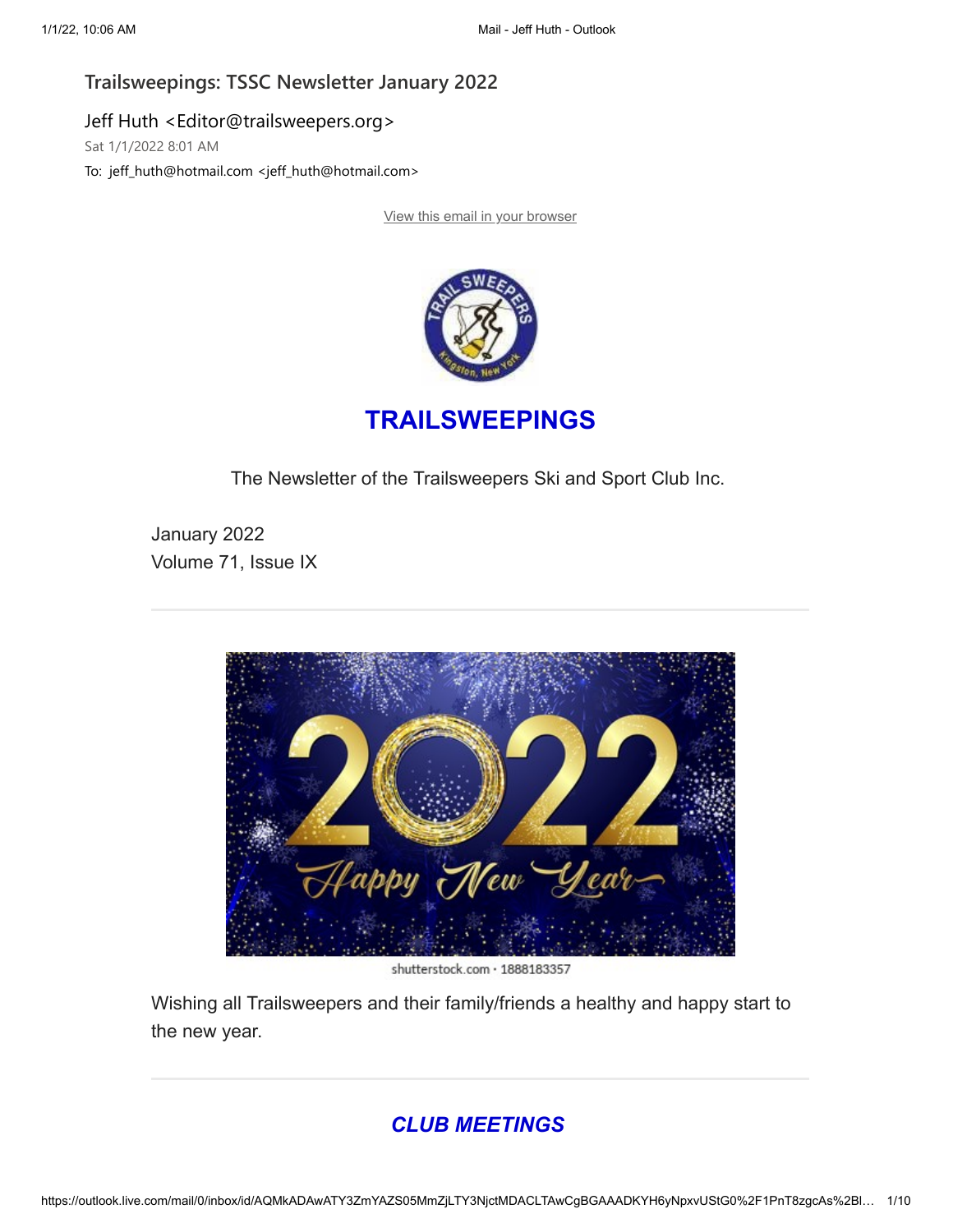#### 1/1/22, 10:06 AM Mail - Jeff Huth - Outlook

Normally held on the second and fourth Tuesday each month with an abbreviated schedule in the summer. Note: Changes will be communicated via President's e-mail.

This month we will have a single get-together on **Tuesday January 25** at 7:00 pm consisting of a short Club business meeting followed by the Informational Program mentioned below.

> **Meeting Venue: Sky View Mexican Restaurant** 237 Forest Hill Drive Kingston, NY 12401

## *Current Covid Policy*

The Board has decided that until further notice, all Club sponsored, and sanctioned **indoor** events will be open to Club members and guests who are fully vaccinated (CDC defined as 14 days past completion of last vaccination dose in initial series i.e., 14 days after second dose of Pfizer or Moderna or 14 days after single-shot Johnson & Johnson vaccine).

Furthermore, attendees at such events **may** be required to wear masks unless seated and eating/drinking depending on whether the specific venue for the event has adopted a vaccine or mask option according to the NYS regulations currently effective from December 13 2021 - January 15 2022.

# *INFORMATIONAL PROGRAMS*

On **Tuesday January 25,** Keith Holmquist, owner of The Pro Ski and Ride, located in Hunter, NY will present a program on BOOT FITTING . Keith is an orthotic specialist who has honed his skills as a custom boat fitter. He is known throughout the region and in the industry as a Master Boot Fitter.

On **Tuesday February 22** we will hear from Yvonne Baker and Skip Alford on their exciting kayaking trip to the Florida Keys.

If you would like to volunteer to organize and/or deliver a program or have a specific request related to a topic please contact Rob Fletcher, Program Committee Chair.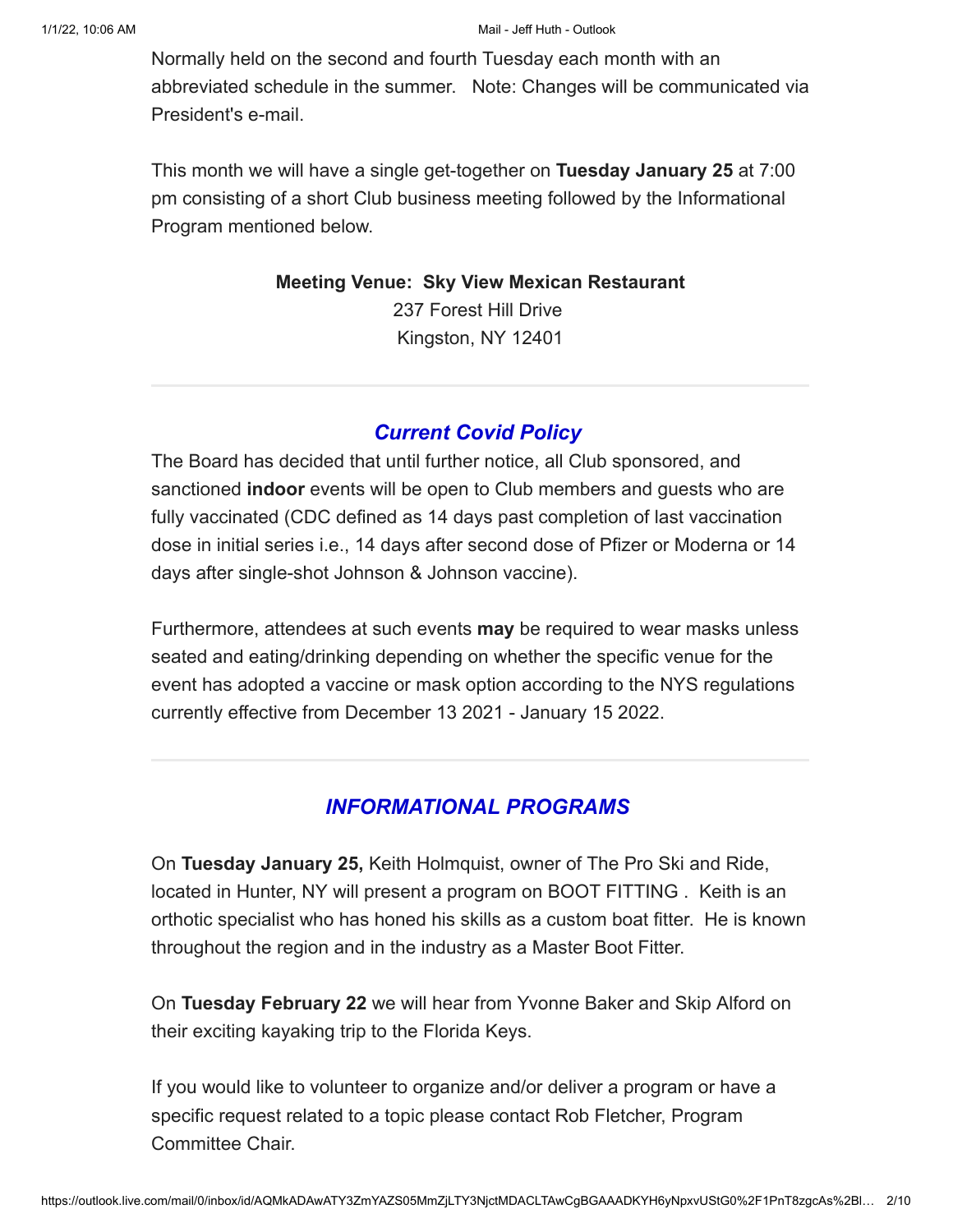

# *HAPPY HOURS FOR JANUARY*

We have decided to put Happy Hours on "pause" for the present time

### *Skiing for a Good Cause*

Benedictine Health Foundation - Ski BENEfit March 15, 2022 - Sponsorship Raffle

BHF hosts a Ski Day BENEfit (to be held March 15, 2022) by taking over Plattekill Mountain for the day. Trailsweepers are helping support this event by holding a raffle to fund a "Lift" level sponsorship. As sponsors, the Club will be acknowledged in publicity and signage at the event plus we may be able to have a small display to attract potential new members.

*A maximum of 25 tickets will be sold at a cost of \$ 20/ticket. Two separate drawings will be held from the group of ticket purchasers with the raffle prizes being passes for the Ski Day which come along with sponsorship at the \$ 500 level. The value of the raffle prize (if purchased from BHF) is \$ 150 and includes lift ticket, lunch, beer/wine reception and optional bus transportation from Kingston Plaza.*

Tickets for the raffle are being sold at Club meetings or by contacting Jeff Huth. **To date, 23/25 tickets have been sold so be sure to get one soon if interested.** The drawing will be held at the Club meeting/Informational Program on Tuesday January 25, 2022. For questions or to reserve/pay for tickets contact Jeff at 203-482-1954 (M) or via e-mail at jeff\_huth@hotmail.com.

If you would like to purchase ticket(s) for the Ski BENEfit directly from the Health Foundation, you could visit the website at www.benedictinehealthfoundation.org.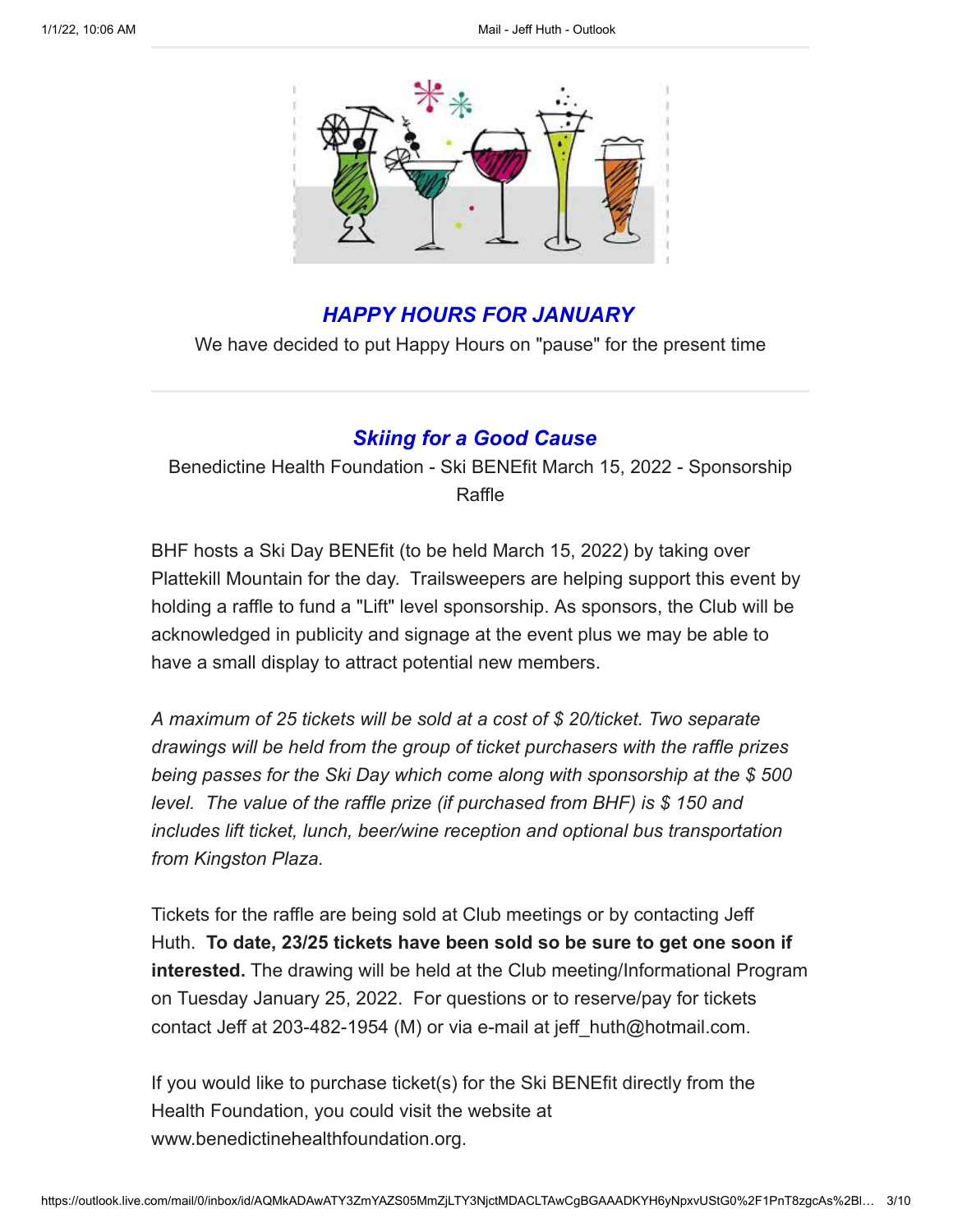Here is a link to the event flyer:

[https://mcusercontent.com/12dc0f31cf0de42e0801b3e21/files/cc477e39-d862-](https://na01.safelinks.protection.outlook.com/?url=https%3A%2F%2Fhotmail.us17.list-manage.com%2Ftrack%2Fclick%3Fu%3D12dc0f31cf0de42e0801b3e21%26id%3D16cd96d1e8%26e%3Ddb5c61ab33&data=04%7C01%7C%7Cc10e963173fe4f568b2c08d9cd26d33e%7C84df9e7fe9f640afb435aaaaaaaaaaaa%7C1%7C0%7C637766388908721470%7CUnknown%7CTWFpbGZsb3d8eyJWIjoiMC4wLjAwMDAiLCJQIjoiV2luMzIiLCJBTiI6Ik1haWwiLCJXVCI6Mn0%3D%7C3000&sdata=Gs1r9CRGKjt%2BcX6WMdYMG0A7Pr4bY90JUcf%2Fm9tBsqk%3D&reserved=0) 39ef-a07c-35c39a4bf771/BH\_SkiBenefitFlyer\_2022.pdf

## *OUTDOOR ACTIVITIES*



Depending on level of interest, we may organize several winter hikes suitable for most. Potential locations include Shaupaneak Ridge and John Burroughs/Black Creek in Esopus and Onteora Lake in Town of Kingston. Further information will be communicated via E-mail.



*SKI SEASON IS HERE!*

*Early Season Racing*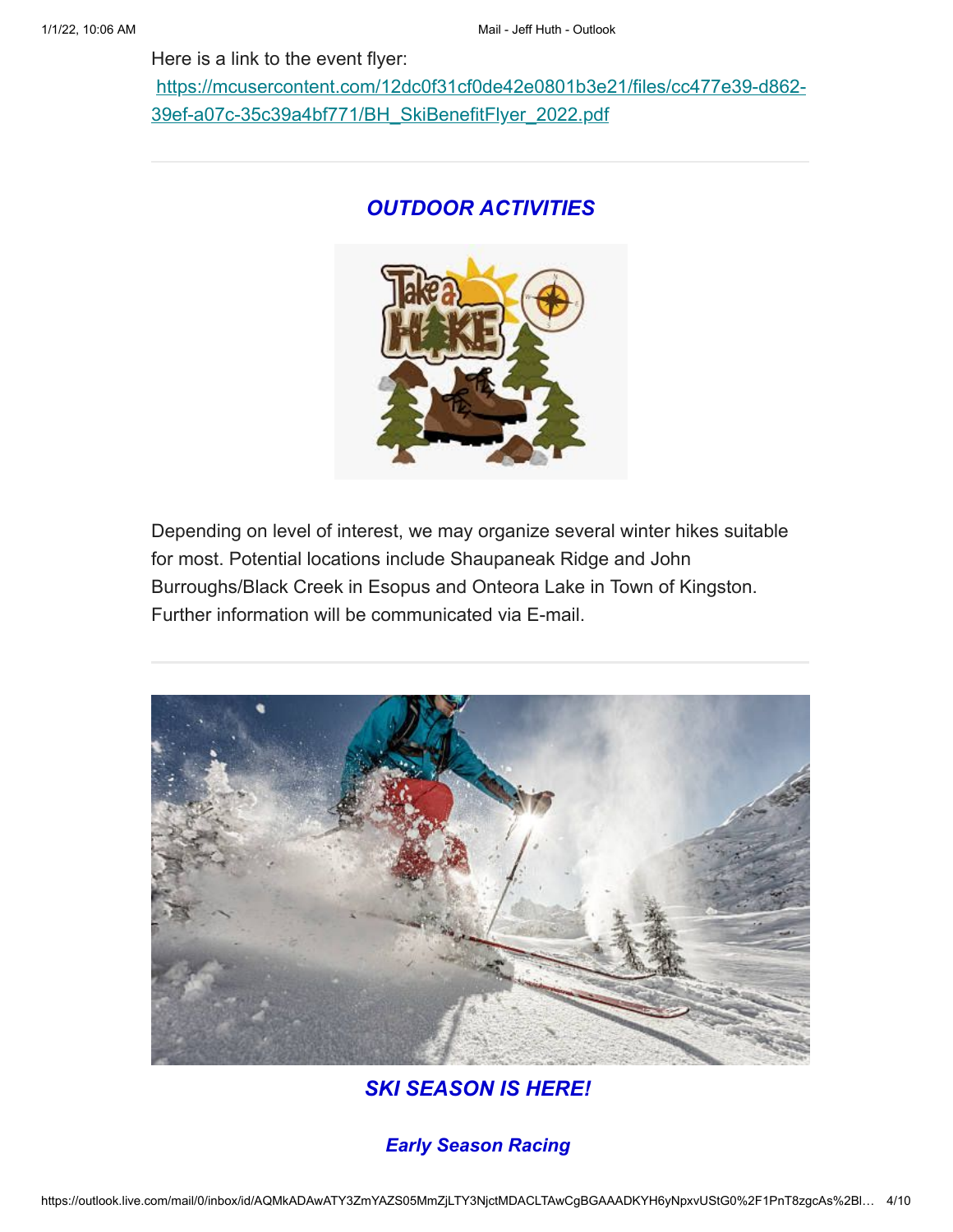For those interested in getting some early season racing in, Mid-Atlantic Masters will be holding a Giant Slalom race on Friday January 7th and a Slalom race on Saturday January 8th. The GS course will be set up on Eisenhower and the slalom on Lower Broadway. If anyone is interested they can contact Carol Tomassetti [carolcartom@gmail.com](mailto:carolcartom@gmail.com) to get the details. Sign up in advance is required.

#### *Trip Opportunities*

A number of ski trips are being offered through TSSC affiliated organizations Hudson Valley Ski Club and New Jersey Ski & Snowboard Council. Some of these trips may already be full but there may also have been recent cancellations so be sure to check out the details on the respective website links.

### *Hudson Valley Ski Club*

**Killington, VT Tuesday-Friday, January 4-7, 2022 (Note: a recent email from HVSC indicates there is space for two on the Killington Trip suitable for a couple or two same sex roommates. Price for 4 nights lodging Jan 3 -6, and 4 day lift pass (Sr) is \$414.00 ea. Lodging days and Lift Passes are flexible. Contact Jim Gahn, 914-213- 7250 by voice or text immediately). Sugarbush, VT Tuesday-Friday, January 18-21, 2022 Crested Butte, CO January 29 – February 5, 2022 Mount Snow, VT Monday-Thursday, February14-17, 2022 Whistler/Blackcomb, BC February 26 – March 5, 2022 Gore Mountain, NY Tuesday-Thursday, March 8-10, 2022** Additional information can be found in the Ski Trips section of the HVSC website [http://www.hudsonvalleyskiclub.org](https://na01.safelinks.protection.outlook.com/?url=https%3A%2F%2Fhotmail.us17.list-manage.com%2Ftrack%2Fclick%3Fu%3D12dc0f31cf0de42e0801b3e21%26id%3De532cb6efc%26e%3Ddb5c61ab33&data=04%7C01%7C%7Cc10e963173fe4f568b2c08d9cd26d33e%7C84df9e7fe9f640afb435aaaaaaaaaaaa%7C1%7C0%7C637766388908721470%7CUnknown%7CTWFpbGZsb3d8eyJWIjoiMC4wLjAwMDAiLCJQIjoiV2luMzIiLCJBTiI6Ik1haWwiLCJXVCI6Mn0%3D%7C3000&sdata=Noy8mU1bYTjHZo8ZBgymr8ml9vZoZ9DSqkjKNVEP%2FLU%3D&reserved=0)

If you have questions on this wide range of trip options you can contact Jim via phone at (914) 213-7250 or e-mail at [jimbgahn@gmail.com](mailto:jimbgahn@gmail.com)

### *New Jersey Ski & Snowboard Council*

The NJSS Council will be running the following ski trips during the 2021 – 22 ski season. Click on the trip page to see the details.

**Jay Peak, Vermont** – (January 30, 2022 – February 4, 2022). [Click here](https://na01.safelinks.protection.outlook.com/?url=https%3A%2F%2Fhotmail.us17.list-manage.com%2Ftrack%2Fclick%3Fu%3D12dc0f31cf0de42e0801b3e21%26id%3D1e46155638%26e%3Ddb5c61ab33&data=04%7C01%7C%7Cc10e963173fe4f568b2c08d9cd26d33e%7C84df9e7fe9f640afb435aaaaaaaaaaaa%7C1%7C0%7C637766388908721470%7CUnknown%7CTWFpbGZsb3d8eyJWIjoiMC4wLjAwMDAiLCJQIjoiV2luMzIiLCJBTiI6Ik1haWwiLCJXVCI6Mn0%3D%7C3000&sdata=ubugE3JHKo6754%2BvaN5RM0P1XZn2aP819Yv6IfZcLts%3D&reserved=0) for a flyer and reservation form.

**Big Sky, Montana** (February 5, 2022 – February 12, 2022). [Click here](https://na01.safelinks.protection.outlook.com/?url=https%3A%2F%2Fhotmail.us17.list-manage.com%2Ftrack%2Fclick%3Fu%3D12dc0f31cf0de42e0801b3e21%26id%3D945027faf2%26e%3Ddb5c61ab33&data=04%7C01%7C%7Cc10e963173fe4f568b2c08d9cd26d33e%7C84df9e7fe9f640afb435aaaaaaaaaaaa%7C1%7C0%7C637766388908721470%7CUnknown%7CTWFpbGZsb3d8eyJWIjoiMC4wLjAwMDAiLCJQIjoiV2luMzIiLCJBTiI6Ik1haWwiLCJXVCI6Mn0%3D%7C3000&sdata=Kiu7%2Byij1x2pARYHk2wbkaOVlEhgJqRodJsZfEwjAkw%3D&reserved=0) for a flyer.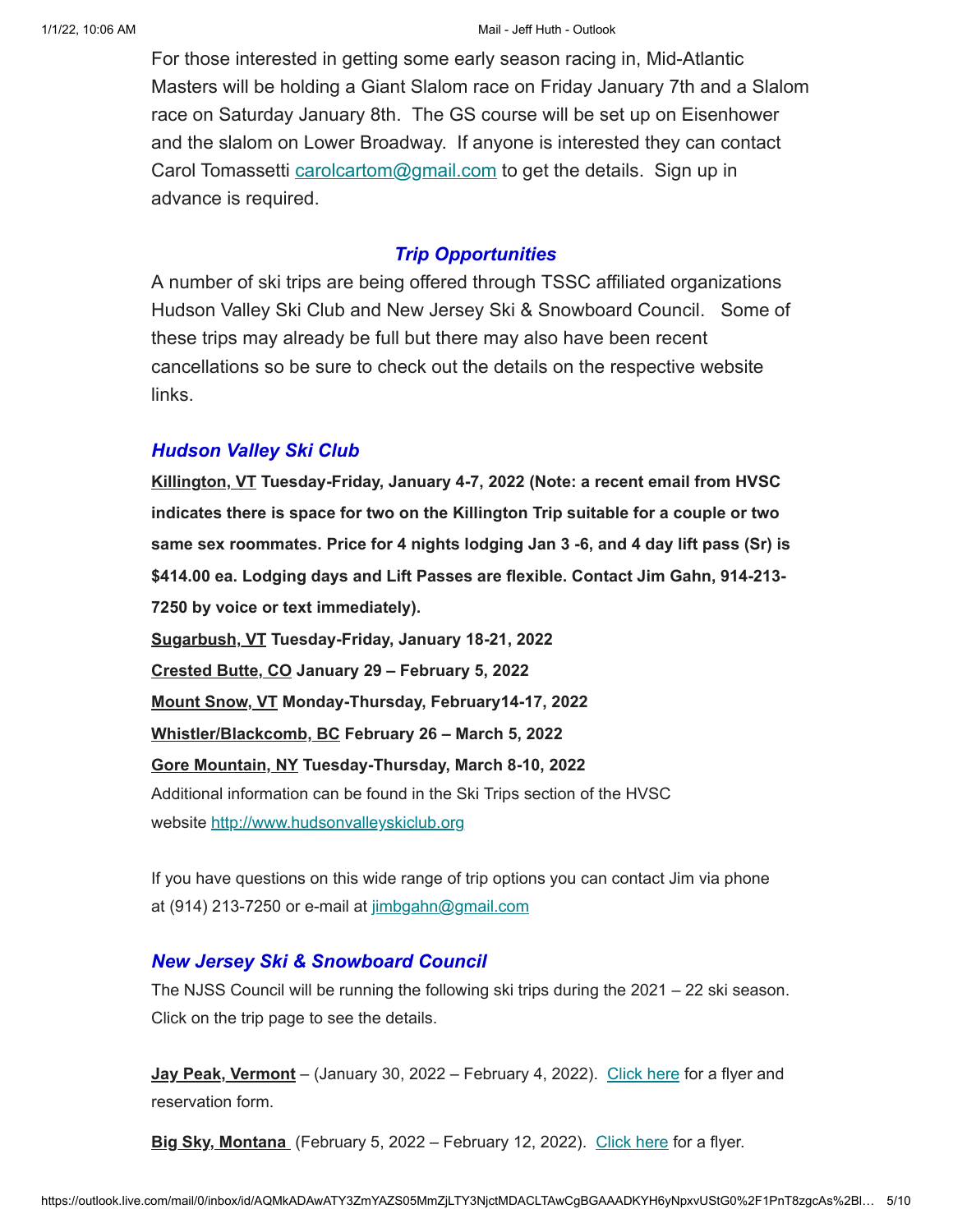**Sunday River, Maine** (March 6, 2022 – March 11, 2022). [Click here](https://na01.safelinks.protection.outlook.com/?url=https%3A%2F%2Fhotmail.us17.list-manage.com%2Ftrack%2Fclick%3Fu%3D12dc0f31cf0de42e0801b3e21%26id%3Dfd2e56b4a9%26e%3Ddb5c61ab33&data=04%7C01%7C%7Cc10e963173fe4f568b2c08d9cd26d33e%7C84df9e7fe9f640afb435aaaaaaaaaaaa%7C1%7C0%7C637766388908721470%7CUnknown%7CTWFpbGZsb3d8eyJWIjoiMC4wLjAwMDAiLCJQIjoiV2luMzIiLCJBTiI6Ik1haWwiLCJXVCI6Mn0%3D%7C3000&sdata=UhEXuKenWhYgo8TZfKw25CO%2Bv%2B60orBZhzc3kabSkJ4%3D&reserved=0) for a flyer.



#### **Local Skiing**

Mother nature has made it tough so far this year with warm, wet weather dominating over natural snow but local ski areas in the Catskills and Vermont have done their best to open terrain whenever cold enough to get the snow guns cranking. On most week days you can find a contingent of Trailsweepers carving turns at Hunter. On Wednesday December 22 blue skies, pleasant temperatures and great conditions were the order of the day and once we had all found each other the group had grown to 11. (S. Wingard photo)

### *CLUB BUSINESS*

**Board Meetings**: December 14 and 21

A meeting of the Trailsweepers Snow and Sports Club Board of Directors was called to order by Dale Ziegenfelder on **December 14, 2021** at Sky View Restaurant. Present: Kathie Quick, Skip Alford, Jeff Huth, also Lisa Olivet and Rob Fletcher

The focus of the meeting was to establish a club policy on how to handle Covid protocol for the January dinner meeting, given the recent NYS mandate:

All indoor public places across New York state must require masks for all people or proof of full vaccination prior to entry.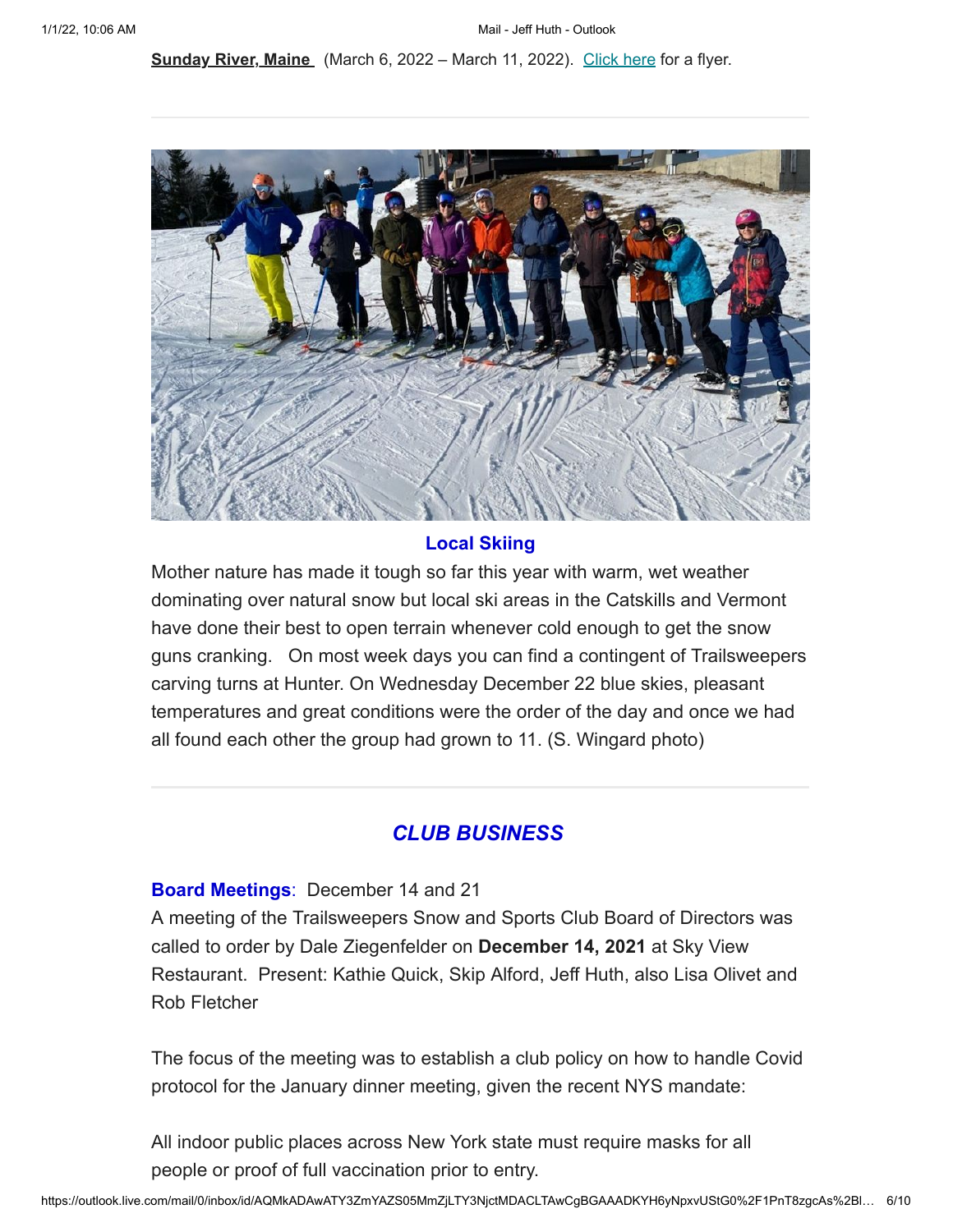After some discussion it was first debated whether the club should continue with the dinner meeting as planned or postpone it. Based on current Covid conditions it was voted to continue with the event.

The above mandate verbiage was interpreted to mean that places would check for proof of vaccination and people not vaccinated would have to wear a mask. Since the restaurant does not check for vaccination to enter, anyone can come in wearing a mask. After more discussion on whether to require vaccination or masking, it was decided to bring the topic to the general meeting, and reconvene afterward.

Present on the **Dec 21 conference call**: Jeff Huth, Mike Griffin, Steve Wingard, Kathie Quick, Skip Alford. Also Rob Fletcher, Lisa Olivet.

Lisa suggested that we postpone the dinner meeting due to increasing Covid infections. Given the updated interpretation of the mandate to mean that public places had a choice of requiring everyone entering to be vaccinated, or requiring everyone to wear a mask, the discussion moved to the vaccine requirement. Jeff made a motion that the club require all attendees at the dinner to be vaccinated. This was passed unanimously. Having decided this, it was decided to continue with plans for the dinner meeting.

Skip made a motion that for all indoor club meetings TSSC will require attendees to be vaccinated until further notice. The motion was passed unanimously.

Lisa will send out an email to poll for attendance at the dinner meeting given that the club will require all attendees to be vaccinated. Submitted by Dale Ziegenfelder

#### **Regular Meeting**:

Meeting was called to order at 7:36 PM by President Lisa Olivett. 26 members and one guest present.

Dale Z. reported on Board Meeting

\* members are encouraged to run trips for the club

Rob F reported on programs

- \* Jan 25 meeting to include program on ski gear
- \* Feb meeting to include program on kayak trip the Florida Keys

There will be no meeting on12/28

Treasurer's report.......

Jim Wise reported on membership: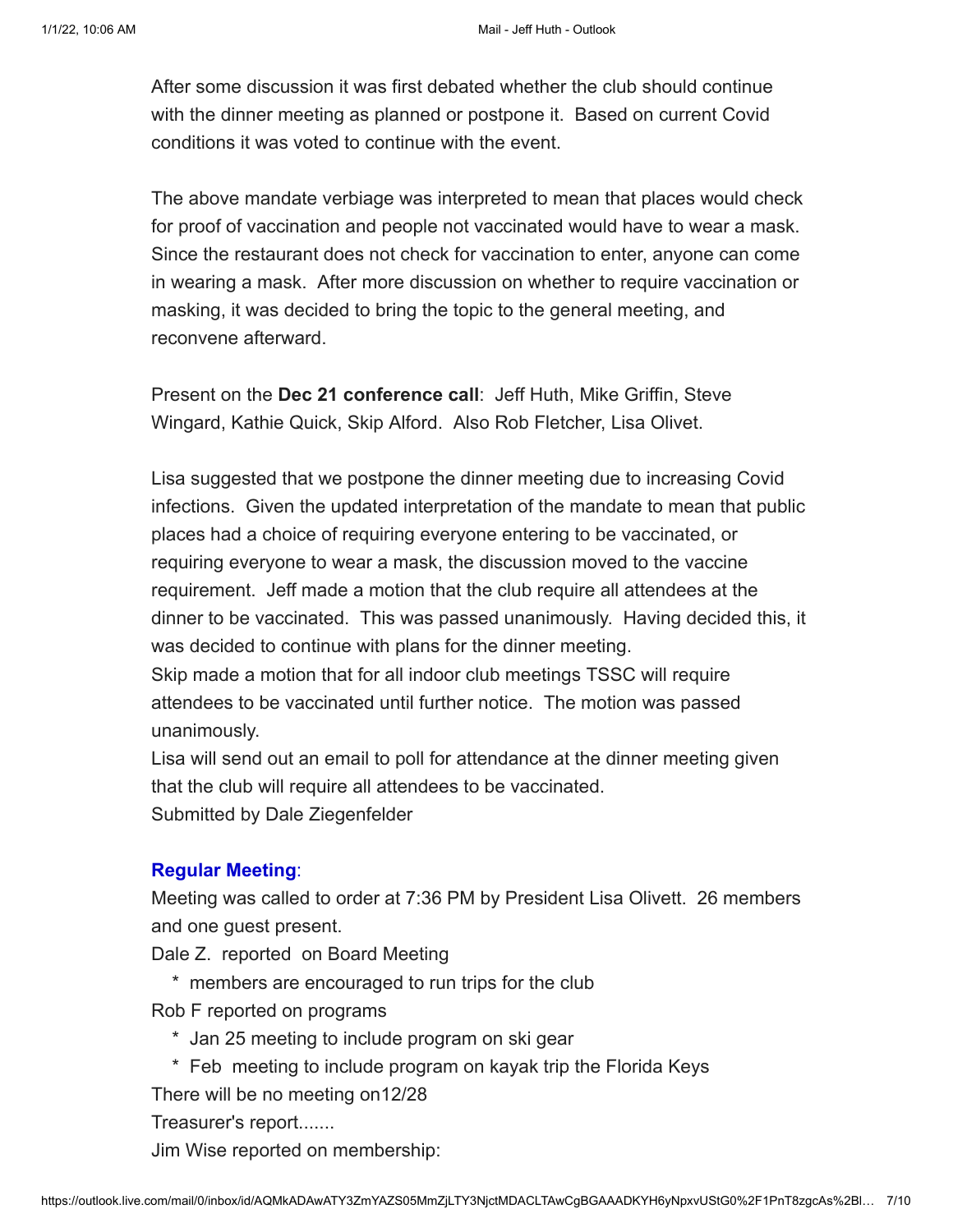- \* membership cards were provided to all members at this meeting
- \* at this point, paid members include 82 couples

#### 44 singles

Jeff Huth reported on fundraiser to benefit Benedictine Health Foundation

- \* TSSC is taking a sponsorship
- \* raffle to be drawn at 1/11 dinner meeting
- \* prize is a ski day at Plattekill 3/15

Discussion about vaccine protocol at future TSSC meetings consensus : to follow NYS mandate, discussion on several potential approaches in order to maintain a safe environment Summer meetings will be held at Freer Park Pico Race will take place on the last Saturday in February. The race is sponsored by NJ Ski Council. The 50 : 50 raffle was won by Nick Mercurio Discussion about TSSC and Instagram Members enjoyed the cookie bake-off Meeting adjourned Respectfully submitted, Donna Matthews

### **Trailsweepers Club Roster 2021/2022**

(area codes 845 unless otherwise noted)

### **Club Officers**

President - Lisa Olivett 542-3945, President@trailsweepers.org Executive VP - Rob Fletcher 338-1537, ExecVP@trailsweepers.org Administrative VP - Dale Ziegenfelder 657-6312, AdminVP@trailsweepers.org Secretary - (OPEN POSITION), Secretary@trailsweepers.org Treasurer - David Wise 255-1868, [Treasurer@trailsweepers.org](mailto:Treasurer@trailsweepers.org) **Club Board Members (term expir.),** Board@trailsweepers.org Skip Alford (4/'23) 481-2898 Mike Griffin (4/'22) 914-388-7558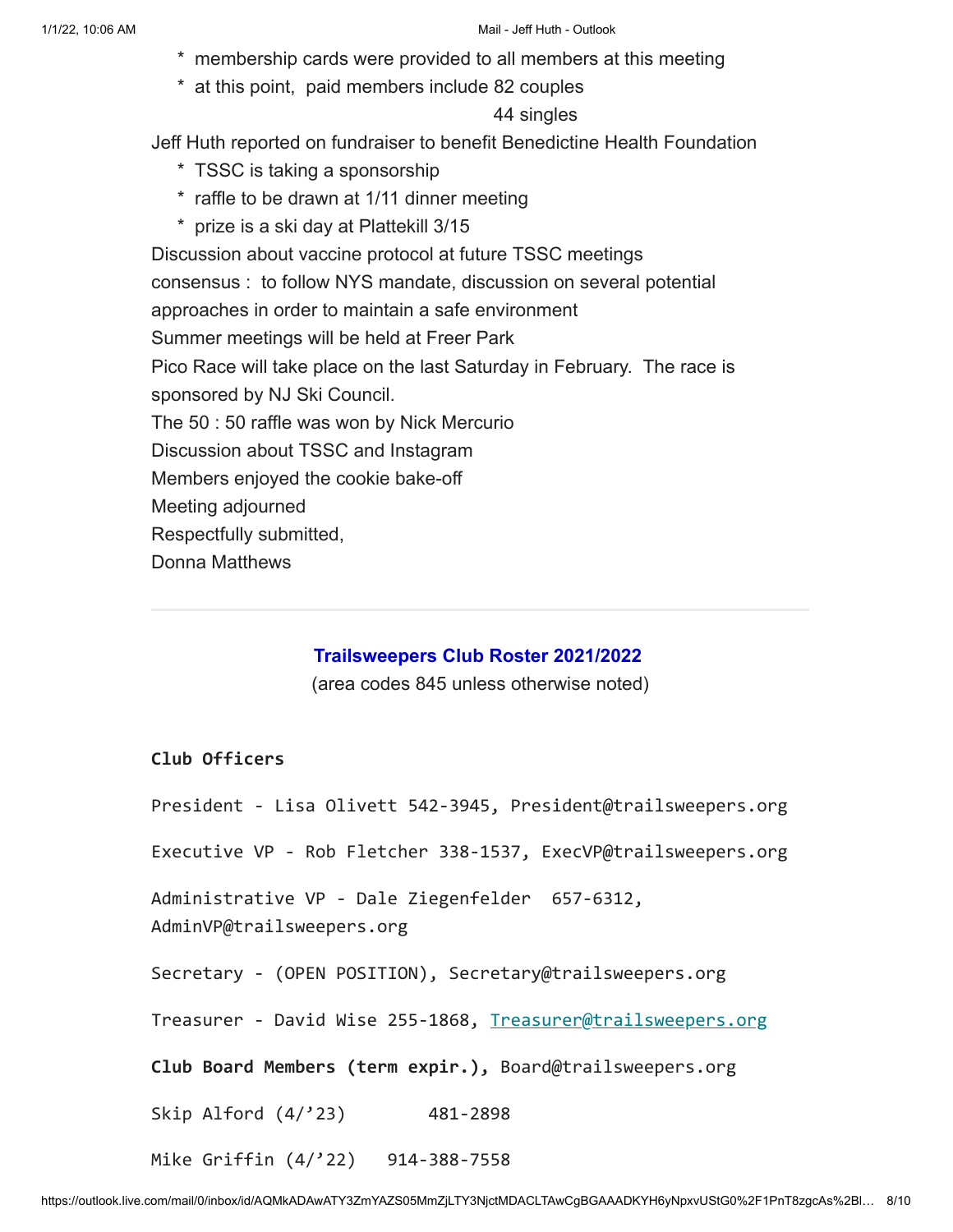| Jeff Huth $(4/22)$     | 203-482-1954 |
|------------------------|--------------|
| Kathie Quick $(4/23)$  | 331-7358     |
| Steve Wingard $(4/22)$ | 532-7459     |

#### **Committee Chairs**

Membership - Jim Wise 914-474-1588, Membership@trailsweepers.org

Programs - Rob Fletcher 338-1537

NJSSC Liaison - Jim Culla

Ski Racing - Jim Tomasetti 594-9044

Discount Lift Tickets - TBD

Kayaking - TBD

Hiking - Steve Wingard 532-7459

#### **Media**

Facebook- Jean Pavone 518-527-4670, Carol Tomasetti 594-9045

Newsletter/Website - Jeff Huth 203-482-1954, [webmaster@trailsweepers.org](mailto:webmaster@trailsweepers.org)

#### **Social Events**

After the Holidays - Karen Spinozzi 338-0626

Fall Kick-off - Janet Mihm 201-615-2806

Spring Banquet - Diana Ziegenfelder 657-6312, Jean Pavone 518- 527-4670